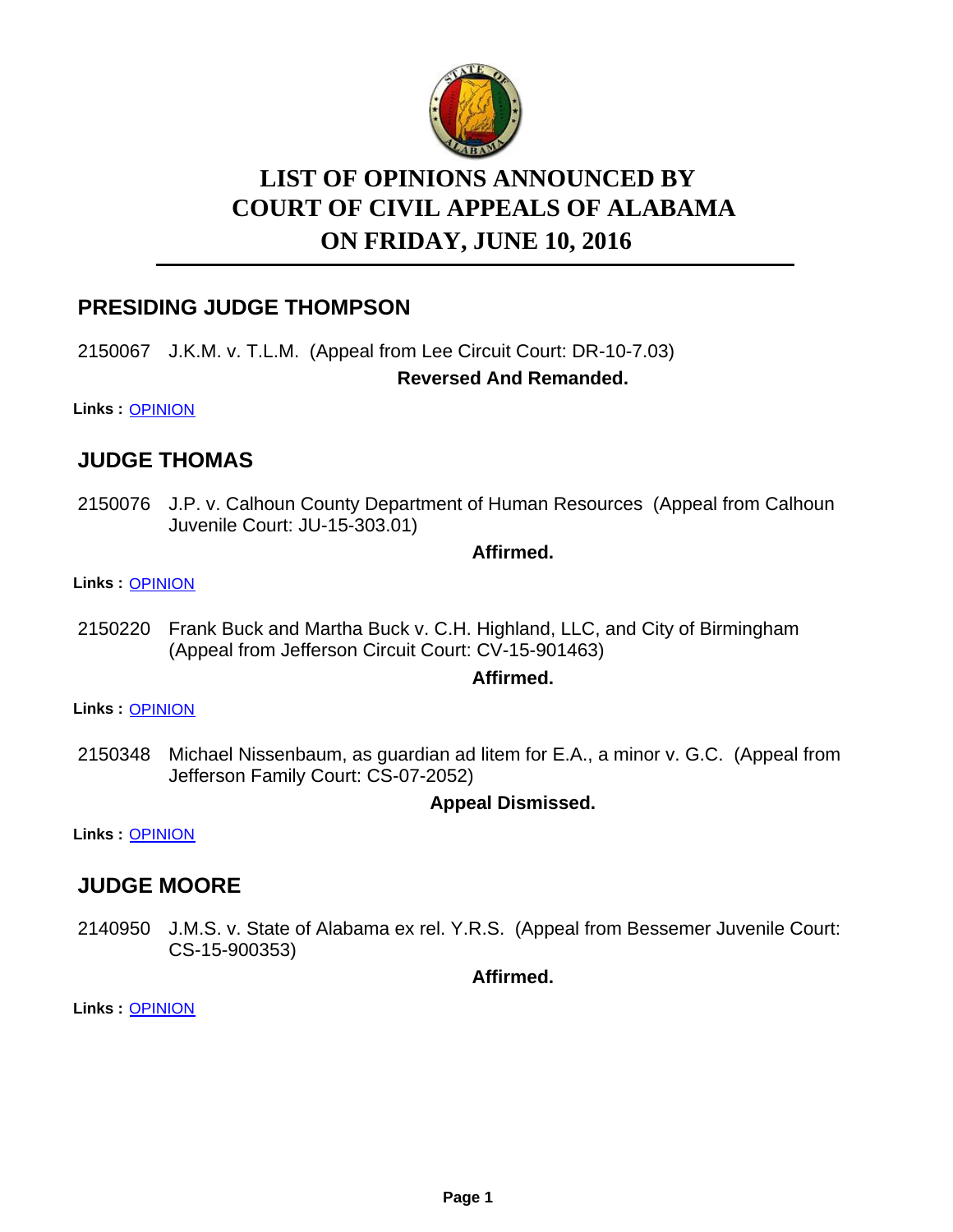Donald C. Cox v. Stacy R. Cox (Appeal from Autauga Circuit Court: DR-02-85.02) 2141036

*(Consolidated with 2150667.)*

#### **Affirmed.**

**Links :** [OPINION](https://acis.alabama.gov/displaydocs.cfm?no=741276&event=4NM0KLOJ3)

Donald C. Cox v. Stacy R. Cox (Appeal from Autauga Circuit Court: DR-02-85.03) 2150667

*(Consolidated with 2141036.)*

**Appeal Dismissed.**

**Links :** [OPINION](https://acis.alabama.gov/displaydocs.cfm?no=741276&event=4NM0KLOJ3)

### **JUDGE DONALDSON**

2130919 Alabama Board of Examiners of Landscape Architects v. Chad Bostick (Appeal from Montgomery Circuit Court: CV-13-346)

#### **Affirmed After Remand From The Alabama Supreme Court.**

#### **Links :** [OPINION](https://acis.alabama.gov/displaydocs.cfm?no=741272&event=4NM0KLN8Q)

2150290 T.E.T. and M.R.T. v. A.T. (Appeal from Madison Juvenile Court: JU-11-1712.02 and JU-11-1712.03)

#### **Appeal Dismissed As To Case No. JU-11-1712.02; Judgment Entered In Case No. JU-11-1712.03 Affirmed.**

**Links :** [OPINION](https://acis.alabama.gov/displaydocs.cfm?no=741281&event=4NM0KLS21)

2150347 Michael Sheldon Poole v. Melanie Holley Poole (Appeal from Lauderdale Circuit Court: DR-12-900132)

**Appeal Dismissed.**

**Links :** [OPINION](https://acis.alabama.gov/displaydocs.cfm?no=741282&event=4NM0KLTE6)

### **PER CURIAM**

Hospice Family Care v. Joseph Allen, dependent spouse of Suzanne Sharp Allen, deceased (Appeal from Madison Circuit Court: CV-14-900537) 2140861

#### **Affirmed In Part; Reversed In Part; And Remanded With Instructions.**

**Links :** [OPINION](https://acis.alabama.gov/displaydocs.cfm?no=741274&event=4NM0KLNW4)

2150138 Margaret Ann Harrison v. Boyde Jerome Harrison (Appeal from Winston Circuit Court: DR-11-70)

**Remanded With Instructions.**

**Links :** [OPINION](https://acis.alabama.gov/displaydocs.cfm?no=741279&event=4NM0KLR23)